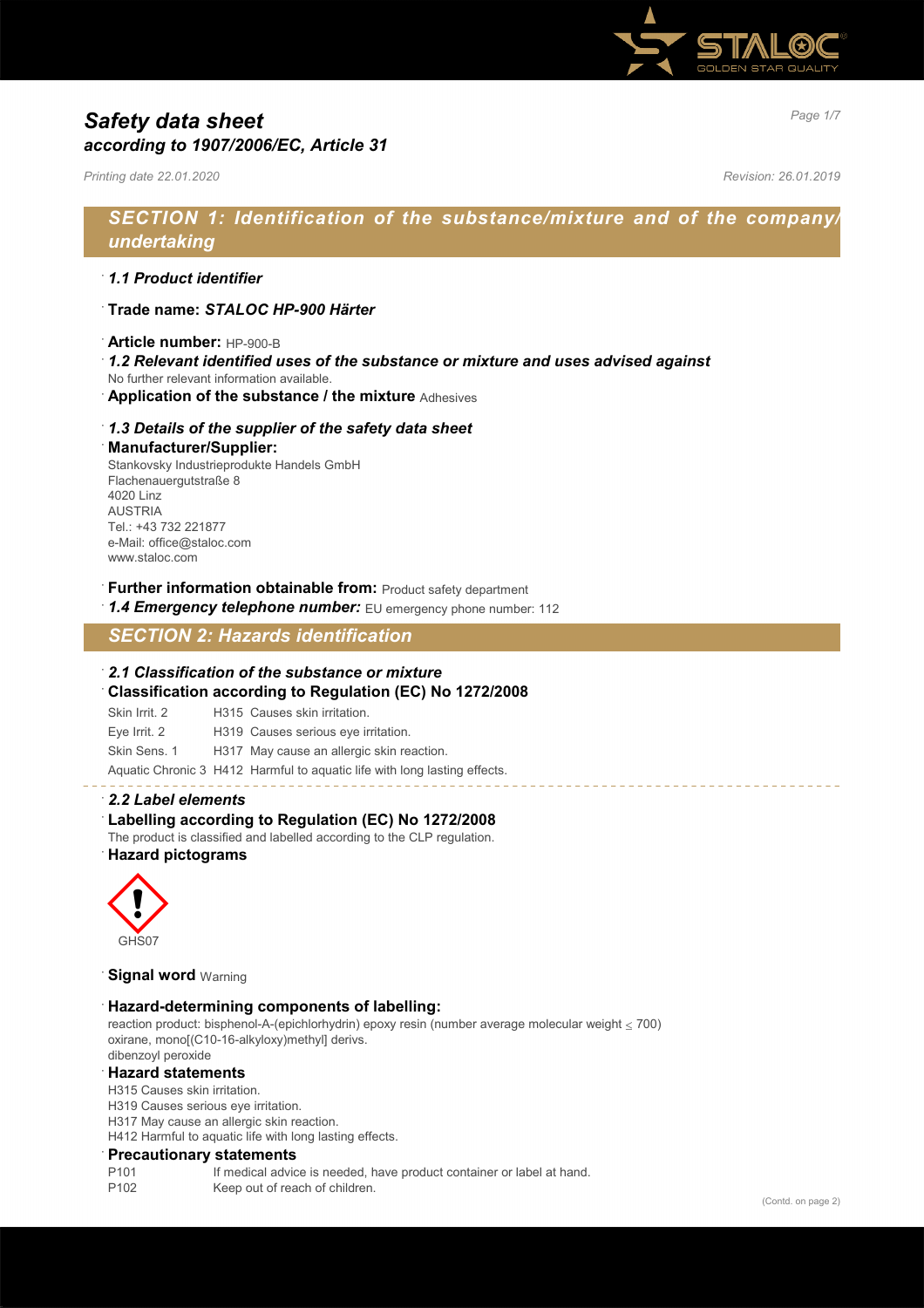

# *Page 2/7 Safety data sheet according to 1907/2006/EC, Article 31*

*Printing date 22.01.2020 Revision: 26.01.2019*

### *Trade name: STALOC HP-900 Härter*

(Contd. of page 1) P103 Read label before use. P261 Avoid breathing dust/fume/gas/mist/vapours/spray.<br>P273 Avoid release to the environment. Avoid release to the environment. P280 Wear protective gloves / eye protection / face protection. P305+P351+P338 IF IN EYES: Rinse cautiously with water for several minutes. Remove contact lenses, if present and easy to do. Continue rinsing. P333+P313 If skin irritation or rash occurs: Get medical advice/attention. P501 Dispose of contents/container in accordance with local/regional/national/international regulations.

### · *2.3 Other hazards*

# · **Results of PBT and vPvB assessment**

- **PBT:** Not applicable.
- · **vPvB:** Not applicable.

# *SECTION 3: Composition/information on ingredients*

#### · *3.2 Chemical characterisation: Mixtures*

**Description:** Mixture of substances listed below with nonhazardous additions.

| Dangerous components:      |                                                                                                                                                                                                           |               |
|----------------------------|-----------------------------------------------------------------------------------------------------------------------------------------------------------------------------------------------------------|---------------|
| CAS: 25068-38-6            | reaction product: bisphenol-A-(epichlorhydrin) epoxy resin (number average molecular   >10-<25%                                                                                                           |               |
| NLP: 500-033-5             | weight $<$ 700)                                                                                                                                                                                           |               |
|                            | Index number: 603-074-00-8 $\circled{3}$ Aquatic Chronic 2, H411; $\circled{3}$ Skin Irrit. 2, H315; Eye Irrit. 2, H319; Skin Sens. 1, H317<br>Specific concentration limits: Eye Irrit. 2; H319: C ≥ 5 % |               |
|                            | Skin Irrit. 2; H315: C ≥ 5 %                                                                                                                                                                              |               |
| CAS: 68081-84-5            | oxirane, mono[(C10-16-alkyloxy)methyl] derivs.                                                                                                                                                            | $>2.5 - 10\%$ |
|                            | Aquatic Chronic 2, H411, <>> Skin Irrit. 2, H315; Eye Irrit. 2, H319; Skin Sens. 1, H317                                                                                                                  |               |
| CAS: 94-36-0               | dibenzoyl peroxide                                                                                                                                                                                        | $>2.5 - 10\%$ |
| EINECS: 202-327-6          | ◇ Org. Perox. B, H241, → Aquatic Acute 1, H400, → Eye Irrit. 2, H319, Skin Sens.                                                                                                                          |               |
| Index number: 617-008-00-0 | 1. H <sub>3</sub> 17                                                                                                                                                                                      |               |

**Additional information:** For the wording of the listed hazard phrases refer to section 16.

### *SECTION 4: First aid measures*

#### · *4.1 Description of first aid measures*

General information: Immediately remove any clothing soiled by the product.

#### · **After inhalation:**

Supply fresh air and to be sure call for a doctor.

- In case of unconsciousness place patient stably in side position for transportation.
- After skin contact: Immediately wash with water and soap and rinse thoroughly.
- · **After eye contact:** Rinse opened eye for several minutes under running water. If symptoms persist, consult a doctor.
- · **After swallowing:** If symptoms persist consult doctor.
- · *4.2 Most important symptoms and effects, both acute and delayed* No further relevant information available.
- · *4.3 Indication of any immediate medical attention and special treatment needed*
- No further relevant information available.

### *SECTION 5: Firefighting measures*

- · *5.1 Extinguishing media*
- · **Suitable extinguishing agents:** Use fire extinguishing methods suitable to surrounding conditions.
- · *5.2 Special hazards arising from the substance or mixture* No further relevant information available.
- · *5.3 Advice for firefighters*
- · **Protective equipment:** No special measures required.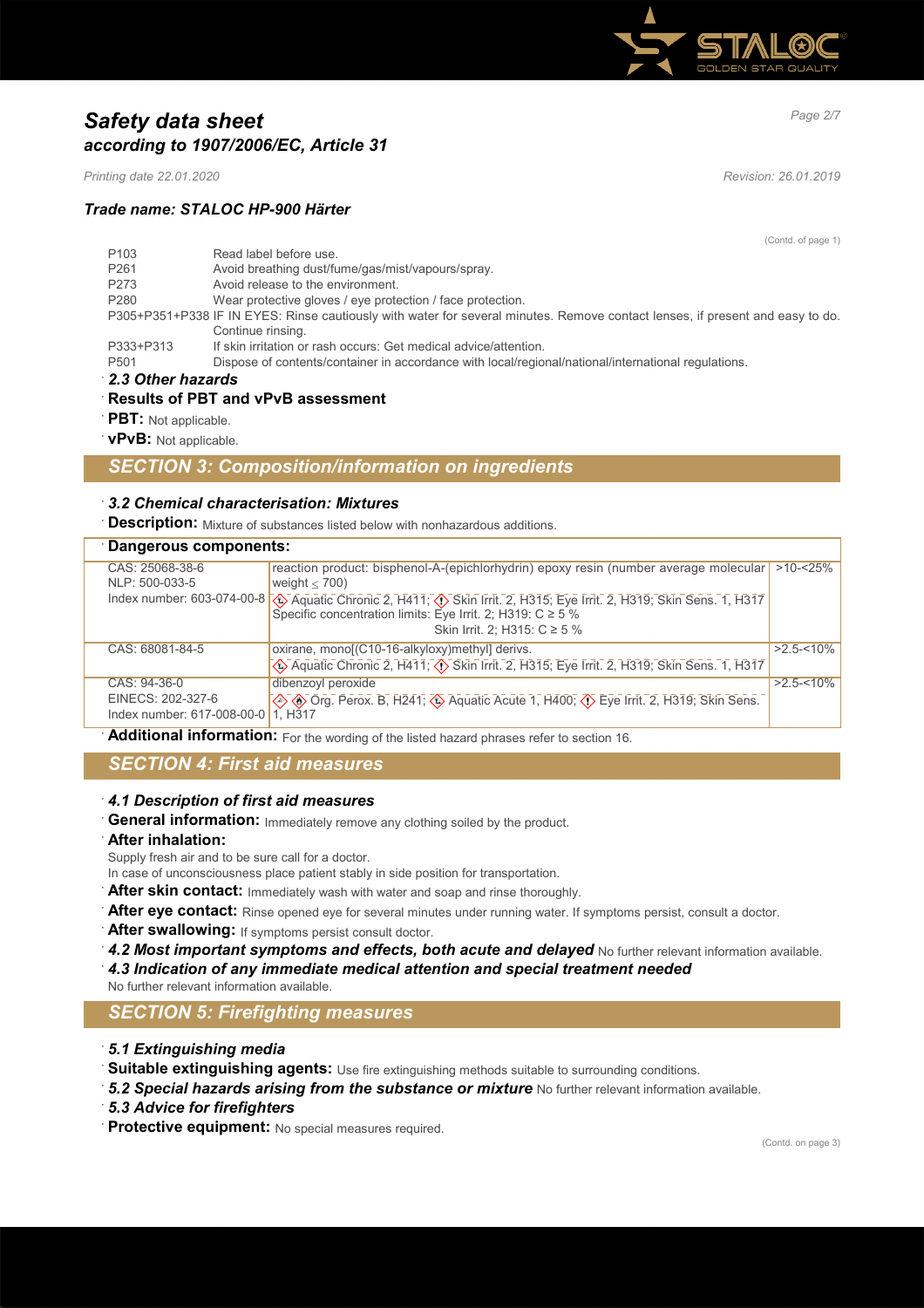

# *Page 3/7 Safety data sheet according to 1907/2006/EC, Article 31*

*Printing date 22.01.2020 Revision: 26.01.2019*

### *Trade name: STALOC HP-900 Härter*

(Contd. of page 2)

# *SECTION 6: Accidental release measures*

· *6.1 Personal precautions, protective equipment and emergency procedures* Not required.

#### · *6.2 Environmental precautions:*

Do not allow product to reach sewage system or any water course. Inform respective authorities in case of seepage into water course or sewage system. Do not allow to enter sewers/ surface or ground water.

· *6.3 Methods and material for containment and cleaning up:* Dispose contaminated material as waste according to item 13. Ensure adequate ventilation.

#### · *6.4 Reference to other sections*

See Section 7 for information on safe handling. See Section 8 for information on personal protection equipment. See Section 13 for disposal information.

# *SECTION 7: Handling and storage*

· *7.1 Precautions for safe handling* Ensure good ventilation/exhaustion at the workplace. · **Information about fire - and explosion protection:** No special measures required.

- · *7.2 Conditions for safe storage, including any incompatibilities*
- · **Storage:**
- · **Requirements to be met by storerooms and receptacles:** No special requirements.
- **Information about storage in one common storage facility: Not required.**
- **Further information about storage conditions: Keep container tightly sealed.**
- 7.3 Specific end use(s) No further relevant information available.

### *SECTION 8: Exposure controls/personal protection*

· **Additional information about design of technical facilities:** No further data; see item 7.

#### · *8.1 Control parameters*

#### · **Ingredients with limit values that require monitoring at the workplace:**

The product does not contain any relevant quantities of materials with critical values that have to be monitored at the workplace.

Additional information: The lists valid during the making were used as basis.

#### · *8.2 Exposure controls*

· **Personal protective equipment:**

#### · **General protective and hygienic measures:**

Keep away from foodstuffs, beverages and feed. Immediately remove all soiled and contaminated clothing Wash hands before breaks and at the end of work. Avoid contact with the eyes and skin.

#### · **Respiratory protection:**

In case of brief exposure or low pollution use respiratory filter device. In case of intensive or longer exposure use self-contained respiratory protective device.

#### · **Protection of hands:**



Protective gloves

The glove material has to be impermeable and resistant to the product/ the substance/ the preparation. Due to missing tests no recommendation to the glove material can be given for the product/ the preparation/ the chemical mixture. Selection of the glove material on consideration of the penetration times, rates of diffusion and the degradation

(Contd. on page 4)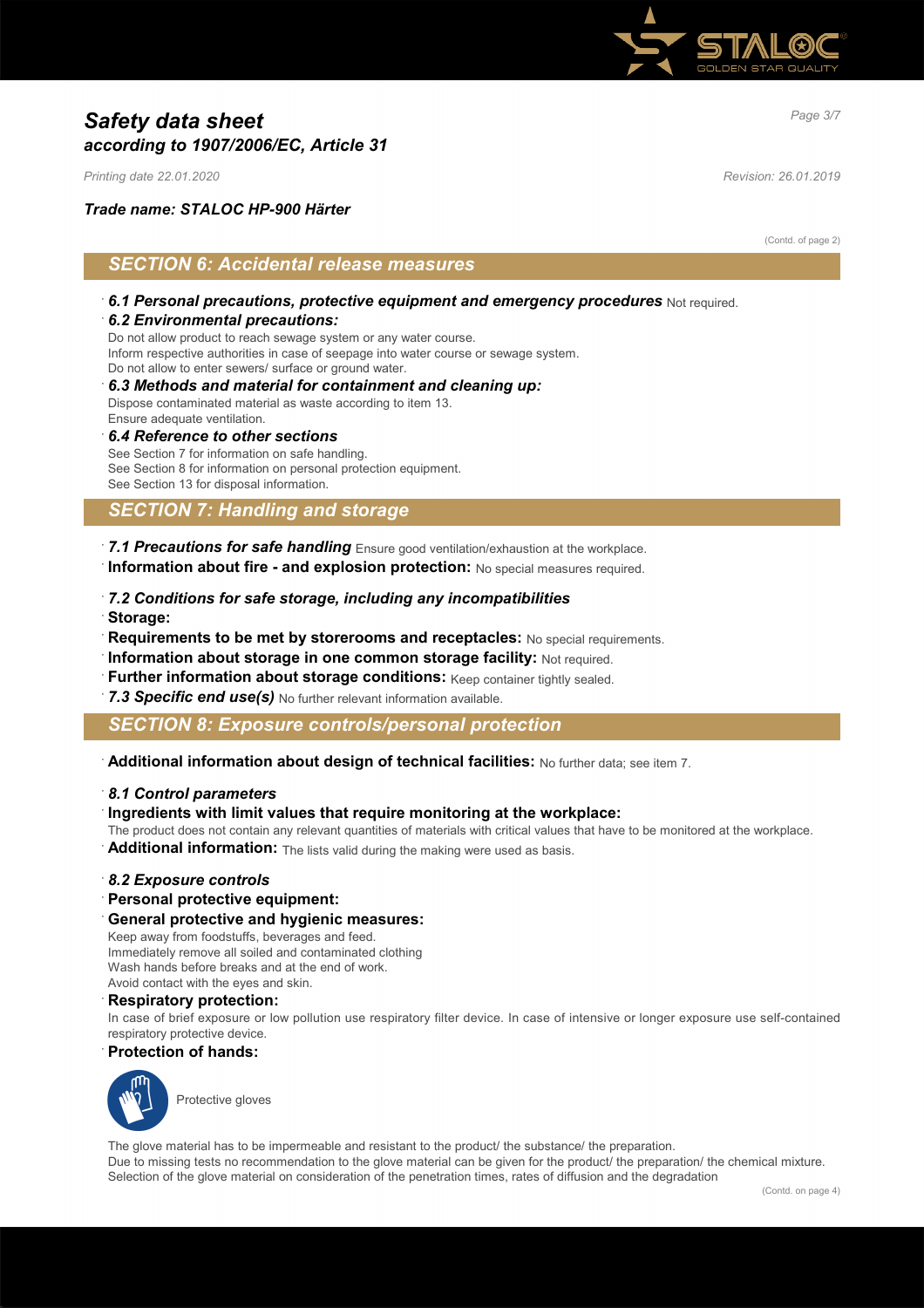# *Page 4/7 Safety data sheet according to 1907/2006/EC, Article 31*

*Printing date 22.01.2020 Revision: 26.01.2019*

### *Trade name: STALOC HP-900 Härter*

(Contd. of page 3)

### · **Material of gloves**

The selection of the suitable gloves does not only depend on the material, but also on further marks of quality and varies from manufacturer to manufacturer. As the product is a preparation of several substances, the resistance of the glove material can not be calculated in advance and has therefore to be checked prior to the application.

#### · **Penetration time of glove material**

The exact break through time has to be found out by the manufacturer of the protective gloves and has to be observed. · **Eye protection:**



Tightly sealed goggles

# *SECTION 9: Physical and chemical properties*

| 9.1 Information on basic physical and chemical properties |                                               |
|-----------------------------------------------------------|-----------------------------------------------|
| <b>General Information</b>                                |                                               |
| Appearance:<br>Form:                                      |                                               |
| Colour:                                                   | <b>Viscous</b><br>Not determined.             |
| Odour:                                                    | Characteristic                                |
| <b>Odour threshold:</b>                                   | Not determined.                               |
| pH-value:                                                 | Not applicable.                               |
| <b>Change in condition</b>                                |                                               |
| <b>Melting point/freezing point:</b>                      |                                               |
| Initial boiling point and boiling range: Undetermined.    | Undetermined.                                 |
|                                                           |                                               |
| Flash point:                                              | Not applicable.                               |
| Flammability (solid, gas):                                | Not determined.                               |
| <b>Decomposition temperature:</b>                         | Not determined.                               |
| Auto-ignition temperature:                                | Product is not selfigniting.                  |
| <b>Explosive properties:</b>                              | Product does not present an explosion hazard. |
| <b>Explosion limits:</b>                                  |                                               |
| Lower:                                                    | Not determined.                               |
| Upper:                                                    | Not determined.                               |
| Vapour pressure:                                          | Not applicable.                               |
| Density at 20 °C:                                         | 1.2 $g/cm3$                                   |
| <b>Relative density</b>                                   | Not determined.                               |
| Vapour density                                            | Not applicable.                               |
| <b>Evaporation rate</b>                                   | Not applicable.                               |
| Solubility in / Miscibility with                          |                                               |
| water:                                                    | Insoluble.                                    |
| Partition coefficient: n-octanol/water:                   | Not determined.                               |
| <b>Viscosity:</b>                                         |                                               |
| Dynamic:                                                  | Not applicable.                               |
| Kinematic:                                                | Not applicable.                               |
|                                                           |                                               |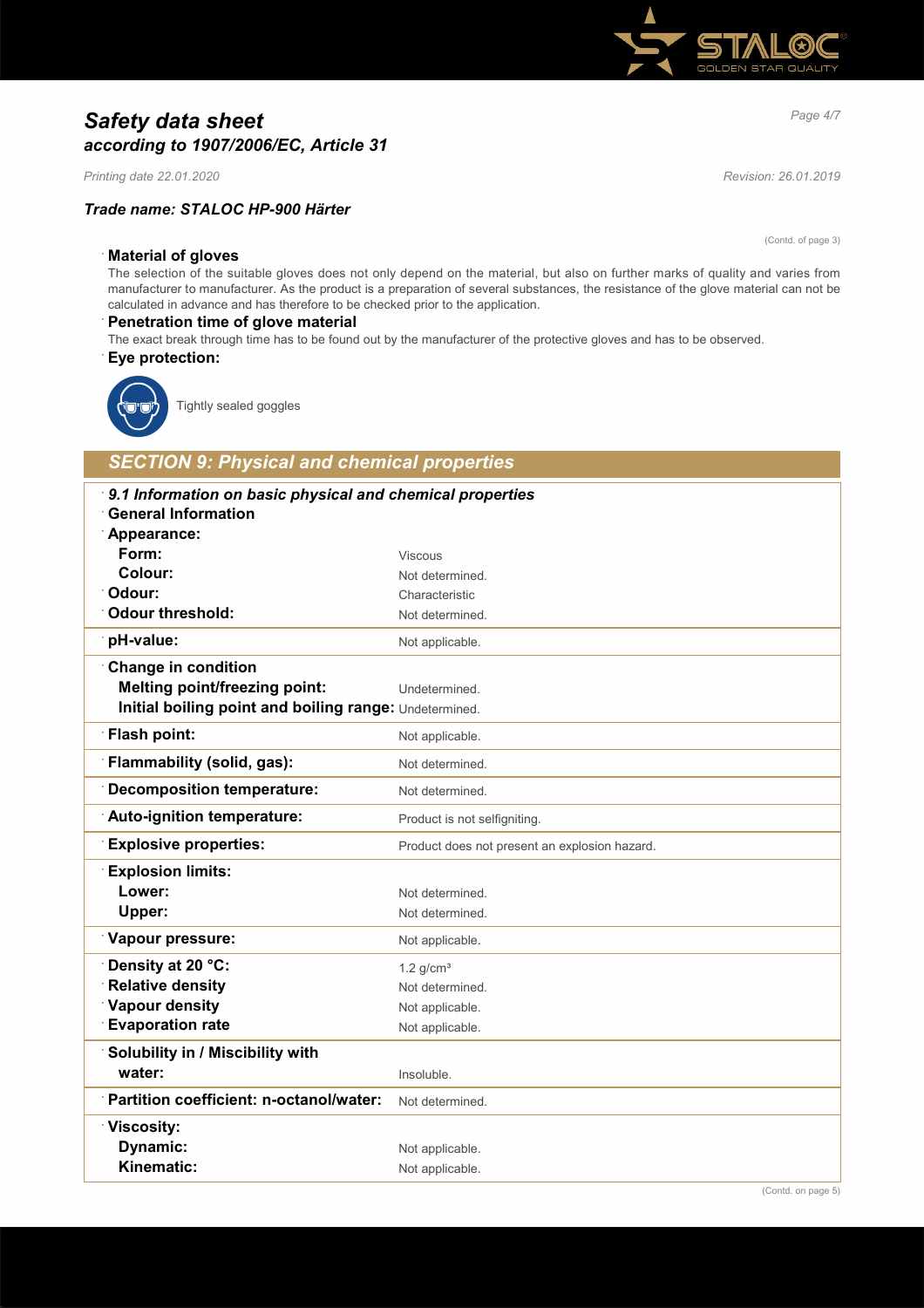

# *Page 5/7 Safety data sheet according to 1907/2006/EC, Article 31*

*Printing date 22.01.2020 Revision: 26.01.2019*

*Trade name: STALOC HP-900 Härter*

(Contd. of page 4)

| ∴Solvent content:      |                                            |
|------------------------|--------------------------------------------|
| <b>Solids content:</b> | 63.5%                                      |
| 9.2 Other information  | No further relevant information available. |

# *SECTION 10: Stability and reactivity*

- · *10.1 Reactivity* No further relevant information available.
- · *10.2 Chemical stability*
- · **Thermal decomposition / conditions to be avoided:** No decomposition if used according to specifications.
- · *10.3 Possibility of hazardous reactions* No dangerous reactions known.
- · *10.4 Conditions to avoid* No further relevant information available.
- · *10.5 Incompatible materials:* No further relevant information available.
- · *10.6 Hazardous decomposition products:* No dangerous decomposition products known.

### *SECTION 11: Toxicological information*

- · *11.1 Information on toxicological effects*
- · **Acute toxicity** Based on available data, the classification criteria are not met.
- · **Primary irritant effect:**
- **Skin corrosion/irritation**
- Causes skin irritation.
- · **Serious eye damage/irritation**
- Causes serious eye irritation.
- · **Respiratory or skin sensitisation**
- May cause an allergic skin reaction.
- · **CMR effects (carcinogenity, mutagenicity and toxicity for reproduction)**
- **Germ cell mutagenicity** Based on available data, the classification criteria are not met.
- **Carcinogenicity** Based on available data, the classification criteria are not met.
- **Reproductive toxicity** Based on available data, the classification criteria are not met.
- **STOT-single exposure** Based on available data, the classification criteria are not met.
- **STOT-repeated exposure** Based on available data, the classification criteria are not met.
- **Aspiration hazard** Based on available data, the classification criteria are not met.

### *SECTION 12: Ecological information*

- · *12.1 Toxicity*
- · **Aquatic toxicity:** No further relevant information available.
- · *12.2 Persistence and degradability* No further relevant information available.
- · *12.3 Bioaccumulative potential* No further relevant information available.
- · *12.4 Mobility in soil* No further relevant information available.
- · **Ecotoxical effects:**
- **Remark: Harmful to fish**
- · **Additional ecological information:**
- · **General notes:**

Water hazard class 2 (German Regulation) (Self-assessment): hazardous for water Do not allow product to reach ground water, water course or sewage system. Danger to drinking water if even small quantities leak into the ground. Harmful to aquatic organisms

- · *12.5 Results of PBT and vPvB assessment*
- **PBT:** Not applicable.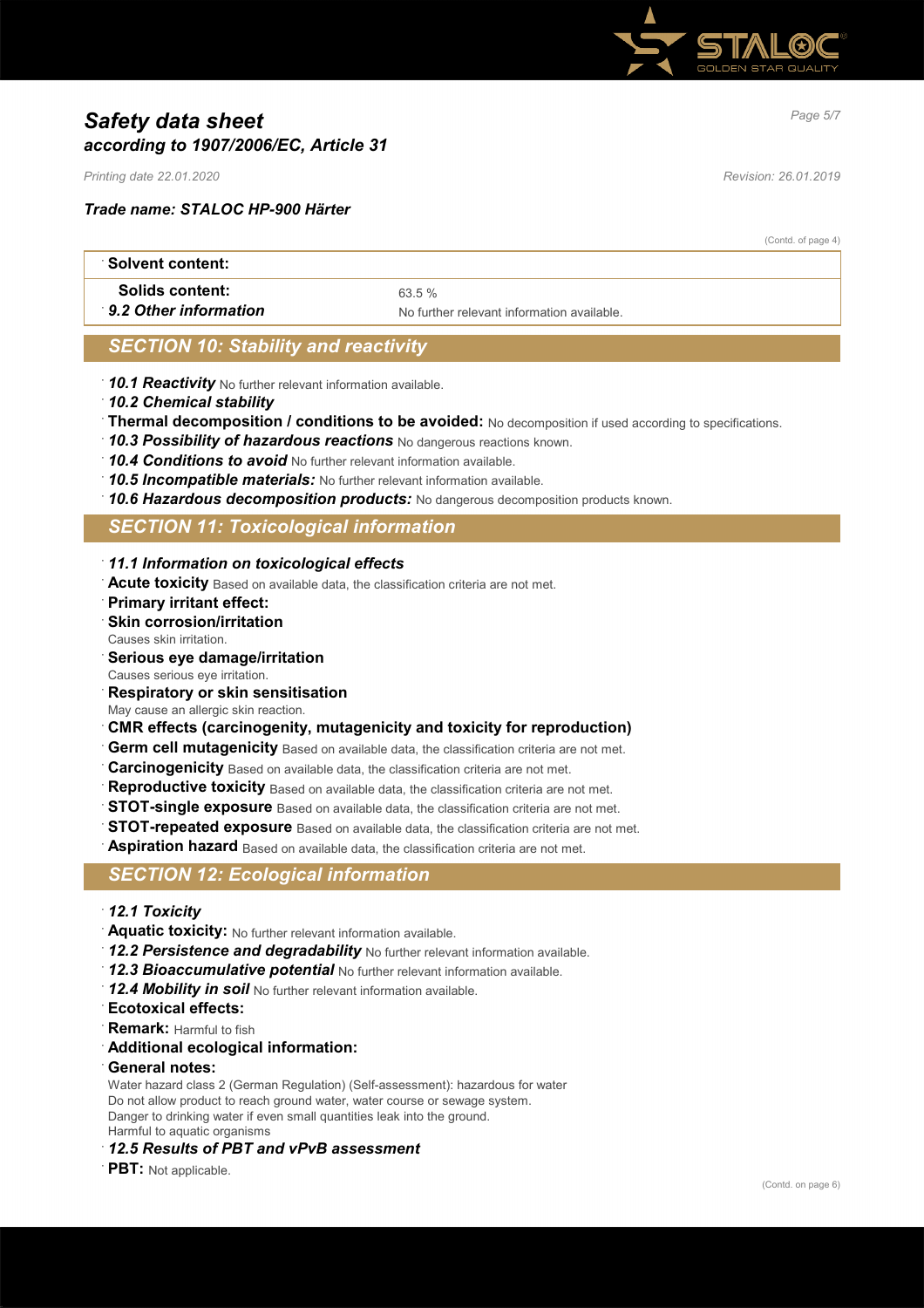

# *Page 6/7 Safety data sheet according to 1907/2006/EC, Article 31*

*Printing date 22.01.2020 Revision: 26.01.2019*

### *Trade name: STALOC HP-900 Härter*

#### · **vPvB:** Not applicable.

· *12.6 Other adverse effects* No further relevant information available.

### *SECTION 13: Disposal considerations*

#### · *13.1 Waste treatment methods*

· **Recommendation** Must not be disposed together with household garbage. Do not allow product to reach sewage system.

#### · **Uncleaned packaging:**

· **Recommendation:** Disposal must be made according to official regulations.

| <b>SECTION 14: Transport information</b>                                          |                 |
|-----------------------------------------------------------------------------------|-----------------|
| $\cdot$ 14.1 UN-Number<br>ADR, ADN, IMDG, IATA                                    | not regulated   |
| 14.2 UN proper shipping name<br><b>ADR, ADN, IMDG, IATA</b>                       | not regulated   |
| 14.3 Transport hazard class(es)                                                   |                 |
| ADR, ADN, IMDG, IATA<br>∵Class                                                    | not regulated   |
| 14.4 Packing group<br>∵ADR, IMDG, IATA                                            | not regulated   |
| 14.5 Environmental hazards:                                                       | Not applicable. |
| $\,$ 14.6 Special precautions for user                                            | Not applicable. |
| 14.7 Transport in bulk according to Annex II of<br><b>Marpol and the IBC Code</b> | Not applicable. |
| <b>UN "Model Regulation":</b>                                                     | not regulated   |

## *SECTION 15: Regulatory information*

#### · *15.1 Safety, health and environmental regulations/legislation specific for the substance or mixture*

· **Directive 2012/18/EU**

**Named dangerous substances - ANNEX I** None of the ingredients is listed.

15.2 Chemical safety assessment: A Chemical Safety Assessment has not been carried out.

# *SECTION 16: Other information*

This information is based on our present knowledge. However, this shall not constitute a guarantee for any specific product features and shall not establish a legally valid contractual relationship.

#### · **Relevant phrases**

H241 Heating may cause a fire or explosion.

H315 Causes skin irritation.

H317 May cause an allergic skin reaction.

H319 Causes serious eye irritation.

H400 Very toxic to aquatic life.

H411 Toxic to aquatic life with long lasting effects.

#### **Department issuing SDS: Product safety department**

· **Contact:** Hr Stankovsky

(Contd. of page 5)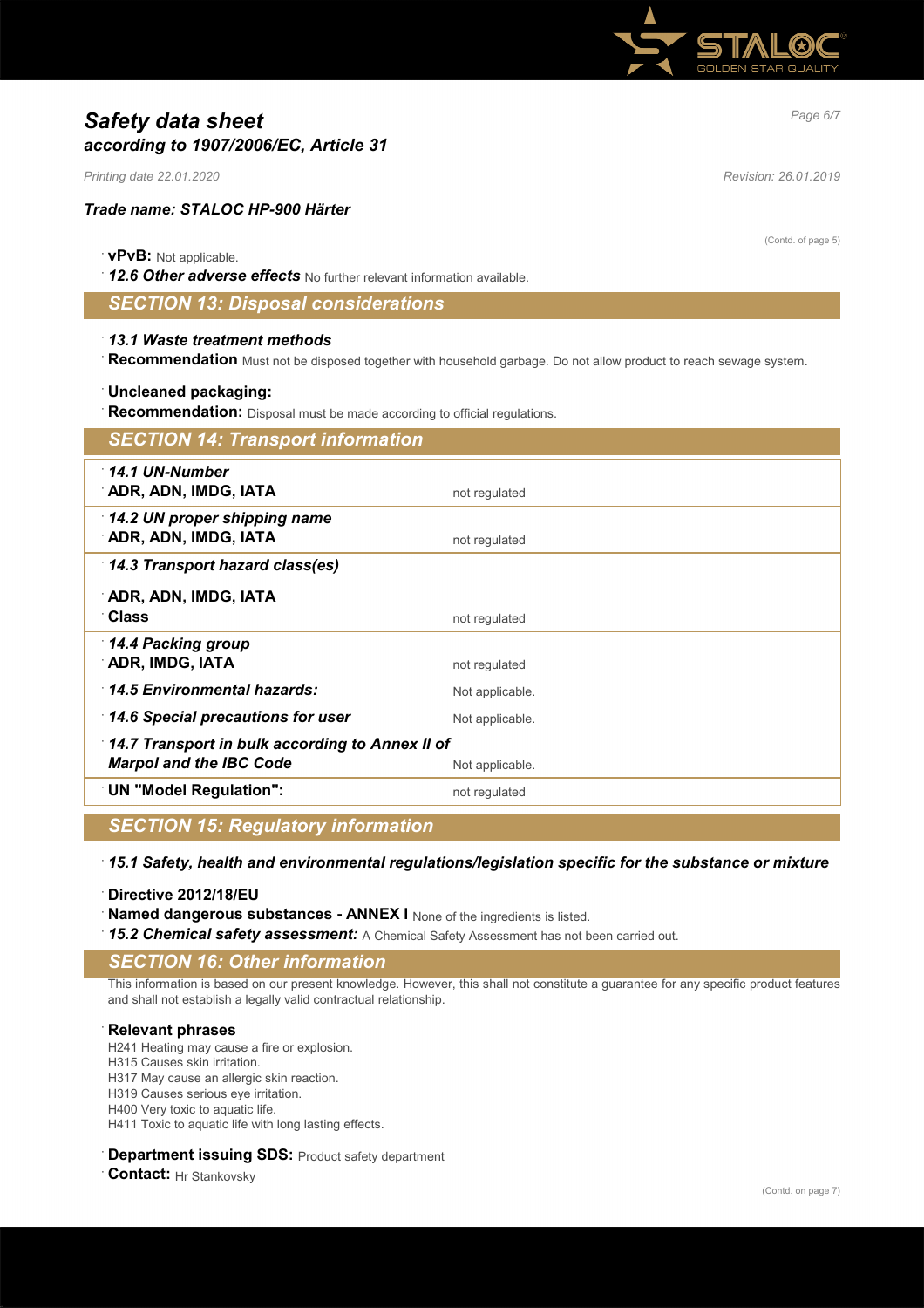

# *Page 7/7 Safety data sheet according to 1907/2006/EC, Article 31*

*Printing date 22.01.2020 Revision: 26.01.2019*

### *Trade name: STALOC HP-900 Härter*

· **Abbreviations and acronyms:**

ADR: Accord européen sur le transport des marchandises dangereuses par Route (European Agreement concerning the International Carriage of Dangerous Goods by Road) IMDG: International Maritime Code for Dangerous Goods IATA: International Air Transport Association GHS: Globally Harmonised System of Classification and Labelling of Chemicals EINECS: European Inventory of Existing Commercial Chemical Substances ELINCS: European List of Notified Chemical Substances CAS: Chemical Abstracts Service (division of the American Chemical Society) PBT: Persistent, Bioaccumulative and Toxic vPvB: very Persistent and very Bioaccumulative Org. Perox. B: Organic peroxides – Type B Skin Irrit. 2: Skin corrosion/irritation – Category 2 Eye Irrit. 2: Serious eye damage/eye irritation – Category 2 Skin Sens. 1: Skin sensitisation – Category 1 Aquatic Acute 1: Hazardous to the aquatic environment - acute aquatic hazard – Category 1 Aquatic Chronic 2: Hazardous to the aquatic environment - long-term aquatic hazard – Category 2 Aquatic Chronic 3: Hazardous to the aquatic environment - long-term aquatic hazard – Category 3

(Contd. of page 6)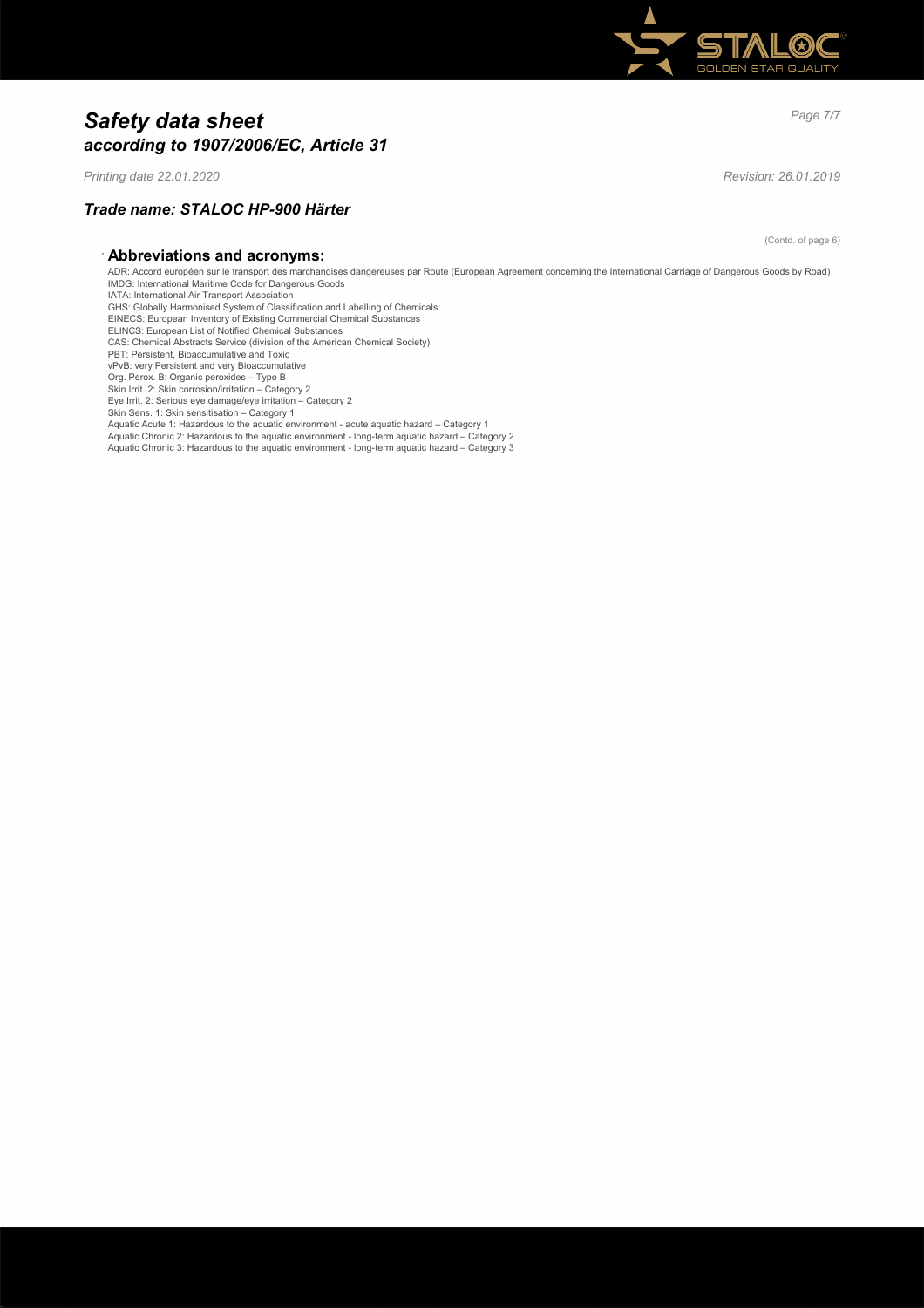

# *Page 1/8 Safety data sheet according to 1907/2006/EC, Article 31*

*Printing date 22.01.2020 Revision: 26.01.2019*

# *SECTION 1: Identification of the substance/mixture and of the company/ undertaking*

### · *1.1 Product identifier*

- · **Trade name:** *STALOC HP-900 Harz*
- · **Article number:** HP-900-A
- · *1.2 Relevant identified uses of the substance or mixture and uses advised against*
- No further relevant information available.
- · **Application of the substance / the mixture** Adhesives

#### · *1.3 Details of the supplier of the safety data sheet*

#### · **Manufacturer/Supplier:**

Stankovsky Industrieprodukte Handels GmbH Flachenauergutstraße 8 4020 Linz AUSTRIA Tel.: +43 732 221877 e-Mail: office@staloc.com www.staloc.com

- **Further information obtainable from:** Product safety department
- 1.4 **Emergency telephone number:** EU emergency phone number: 112

# *SECTION 2: Hazards identification*

#### · *2.1 Classification of the substance or mixture*

- · **Classification according to Regulation (EC) No 1272/2008**
- Flam. Liq. 2 H225 Highly flammable liquid and vapour.
- Skin Irrit. 2 H315 Causes skin irritation.
- Eye Irrit. 2 H319 Causes serious eye irritation.
- Skin Sens. 1 H317 May cause an allergic skin reaction.
- STOT SE 3 H335 May cause respiratory irritation.

#### · *2.2 Label elements*

#### Labelling according to Regulation (EC) No 1272/2008

The product is classified and labelled according to the CLP regulation. · **Hazard pictograms**



**Signal word** Danger

#### · **Hazard-determining components of labelling:**

methyl methacrylate ETHYLENE GLYCOL METHACRYLATE PHOSPHATE

#### · **Hazard statements**

H225 Highly flammable liquid and vapour.

- H315 Causes skin irritation.
- H319 Causes serious eye irritation.

H317 May cause an allergic skin reaction.

H335 May cause respiratory irritation.

#### · **Precautionary statements**

P101 If medical advice is needed, have product container or label at hand.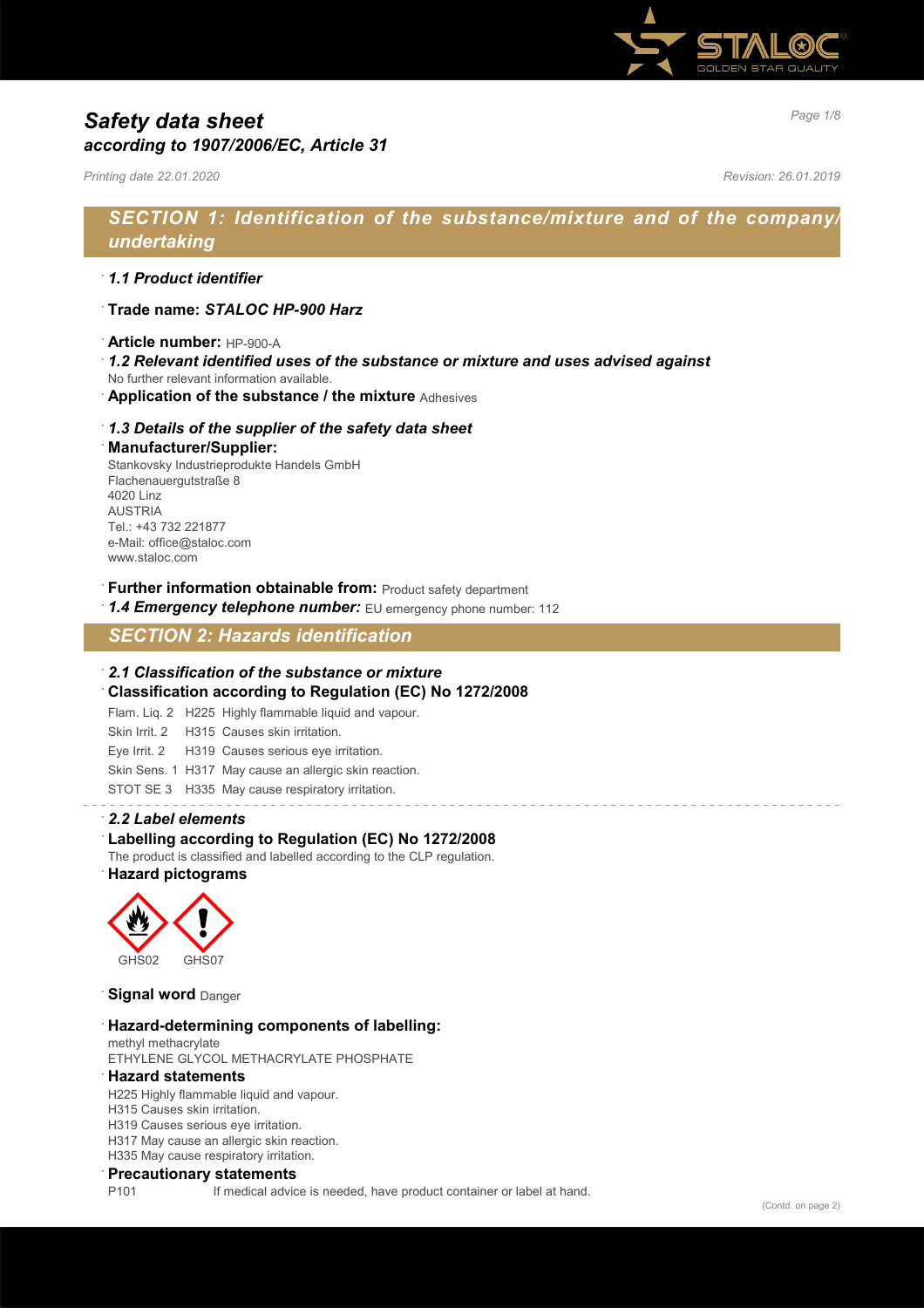

# *Page 2/8 Safety data sheet according to 1907/2006/EC, Article 31*

*Printing date 22.01.2020 Revision: 26.01.2019*

### *Trade name: STALOC HP-900 Harz*

(Contd. of page 1)

| P <sub>102</sub> | Keep out of reach of children.                                                                                                |
|------------------|-------------------------------------------------------------------------------------------------------------------------------|
| P <sub>103</sub> | Read label before use.                                                                                                        |
| P <sub>210</sub> | Keep away from heat, hot surfaces, sparks, open flames and other ignition sources. No smoking.                                |
| P <sub>241</sub> | Use explosion-proof [electrical/ventilating/lighting] equipment.                                                              |
|                  | P303+P361+P353 IF ON SKIN (or hair): Take off immediately all contaminated clothing. Rinse skin with water [or shower].       |
|                  | P305+P351+P338 IF IN EYES: Rinse cautiously with water for several minutes. Remove contact lenses, if present and easy to do. |
|                  | Continue rinsing.                                                                                                             |
| P405             | Store locked up.                                                                                                              |
| P <sub>501</sub> | Dispose of contents/container in accordance with local/regional/national/international regulations.                           |
|                  |                                                                                                                               |

· *2.3 Other hazards*

#### · **Results of PBT and vPvB assessment**

- · **PBT:** Not applicable.
- · **vPvB:** Not applicable.

### *SECTION 3: Composition/information on ingredients*

#### · *3.2 Chemical characterisation: Mixtures*

**Description:** Mixture of substances listed below with nonhazardous additions.

# · **Dangerous components:**

| <b>Dangerous components.</b> |                                                 |                                                                                        |           |
|------------------------------|-------------------------------------------------|----------------------------------------------------------------------------------------|-----------|
|                              | CAS: 80-62-6                                    | methyl methacrylate                                                                    | $>25-50%$ |
|                              | EINECS: 201-297-1<br>Index number: 607-035-00-6 | <b>Example 2, H225; 4&gt; Skin Irrit. 2, H315; Skin Sens. 1, H317; STOT SE 3, H335</b> |           |
|                              |                                                 |                                                                                        |           |
|                              | $CAS: 24599-21-1$                               | ETHYLENE GLYCOL METHACRYLATE PHOSPHATE                                                 | ≥1-≤2.5%  |
|                              |                                                 | Skin Corr. 1A, H314; (1) Skin Sens. 1, H317; STOT SE 3, H335                           |           |

Additional information: For the wording of the listed hazard phrases refer to section 16.

# *SECTION 4: First aid measures*

#### · *4.1 Description of first aid measures*

- **General information:** Immediately remove any clothing soiled by the product.
- · **After inhalation:**

Supply fresh air and to be sure call for a doctor.

- In case of unconsciousness place patient stably in side position for transportation.
- **After skin contact:** Immediately wash with water and soap and rinse thoroughly.
- After eye contact: Rinse opened eye for several minutes under running water. If symptoms persist, consult a doctor.
- After swallowing: If symptoms persist consult doctor.
- 4.2 Most important symptoms and effects, both acute and delayed No further relevant information available. · *4.3 Indication of any immediate medical attention and special treatment needed*
- No further relevant information available.

# *SECTION 5: Firefighting measures*

- · *5.1 Extinguishing media*
- **Suitable extinguishing agents:** CO2, powder or water spray. Fight larger fires with water spray or alcohol resistant foam.
- · **For safety reasons unsuitable extinguishing agents:** Water with full jet
- · *5.2 Special hazards arising from the substance or mixture* No further relevant information available.
- · *5.3 Advice for firefighters*
- Protective equipment: No special measures required.

### *SECTION 6: Accidental release measures*

- · *6.1 Personal precautions, protective equipment and emergency procedures*
- Wear protective equipment. Keep unprotected persons away.
- · *6.2 Environmental precautions:* Do not allow to enter sewers/ surface or ground water.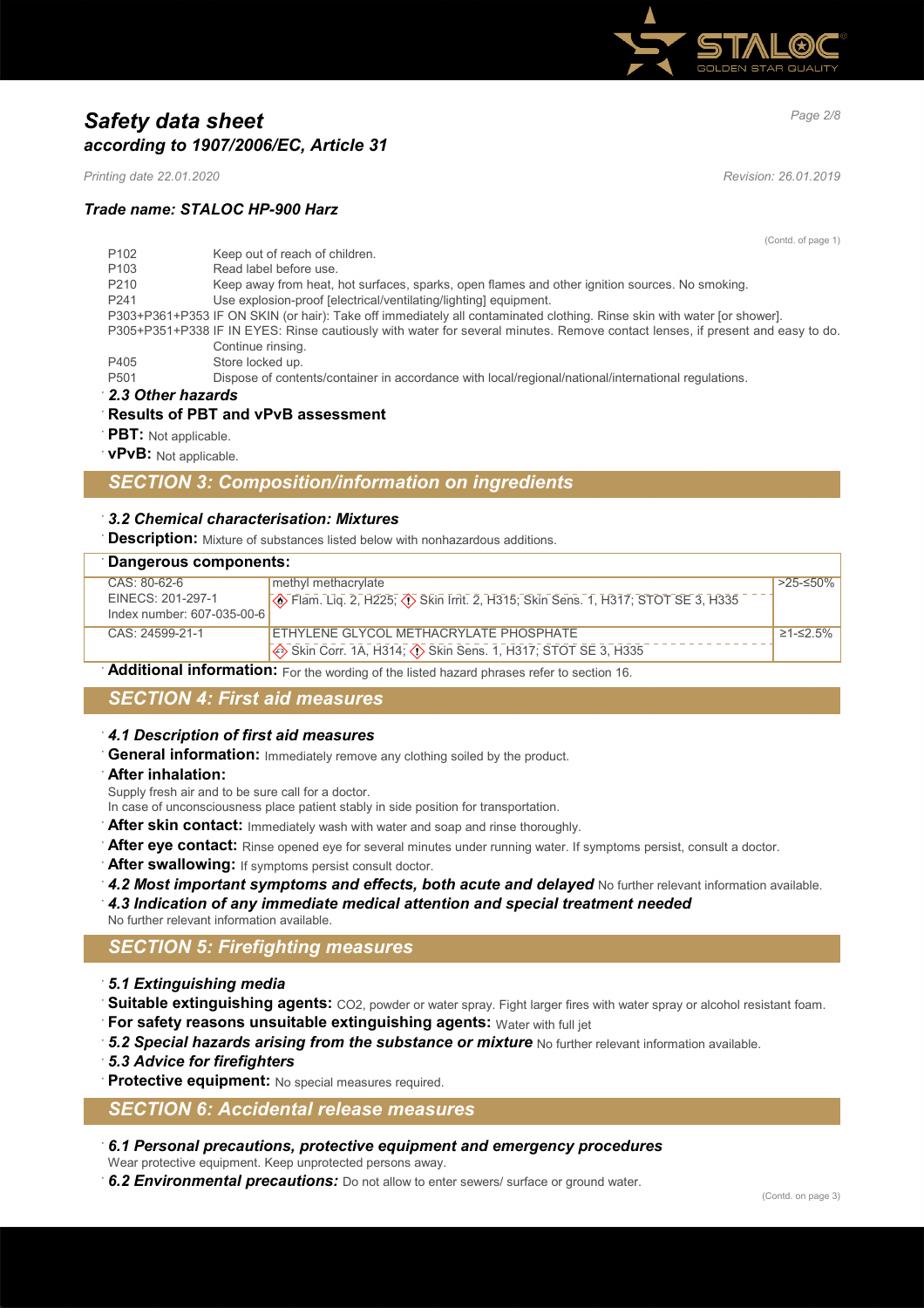

# *Page 3/8 Safety data sheet according to 1907/2006/EC, Article 31*

*Printing date 22.01.2020 Revision: 26.01.2019*

### *Trade name: STALOC HP-900 Harz*

#### · *6.3 Methods and material for containment and cleaning up:*

Absorb with liquid-binding material (sand, diatomite, acid binders, universal binders, sawdust). Dispose contaminated material as waste according to item 13. Ensure adequate ventilation.

#### · *6.4 Reference to other sections*

See Section 7 for information on safe handling. See Section 8 for information on personal protection equipment. See Section 13 for disposal information.

# *SECTION 7: Handling and storage*

#### · *7.1 Precautions for safe handling*

Ensure good ventilation/exhaustion at the workplace. Prevent formation of aerosols.

#### · **Information about fire - and explosion protection:**

Keep ignition sources away - Do not smoke. Protect against electrostatic charges.

# · *7.2 Conditions for safe storage, including any incompatibilities*

- · **Storage:**
- · **Requirements to be met by storerooms and receptacles:** Store in a cool location.
- **Information about storage in one common storage facility: Not required.**

#### **Further information about storage conditions:** Keep container tightly sealed.

Store in cool, dry conditions in well sealed receptacles.

**7.3 Specific end use(s)** No further relevant information available.

### *SECTION 8: Exposure controls/personal protection*

#### · **Additional information about design of technical facilities:** No further data; see item 7.

#### · *8.1 Control parameters*

### · **Ingredients with limit values that require monitoring at the workplace:**

**80-62-6 methyl methacrylate**

IOELV Short-term value: 100 ppm Long-term value: 50 ppm

Additional information: The lists valid during the making were used as basis.

#### · *8.2 Exposure controls*

· **Personal protective equipment:**

#### · **General protective and hygienic measures:**

Keep away from foodstuffs, beverages and feed. Immediately remove all soiled and contaminated clothing Wash hands before breaks and at the end of work. Avoid contact with the eyes and skin.

#### · **Respiratory protection:**

In case of brief exposure or low pollution use respiratory filter device. In case of intensive or longer exposure use self-contained respiratory protective device.

#### · **Protection of hands:**



Protective gloves

The glove material has to be impermeable and resistant to the product/ the substance/ the preparation.

Due to missing tests no recommendation to the glove material can be given for the product/ the preparation/ the chemical mixture.

(Contd. of page 2)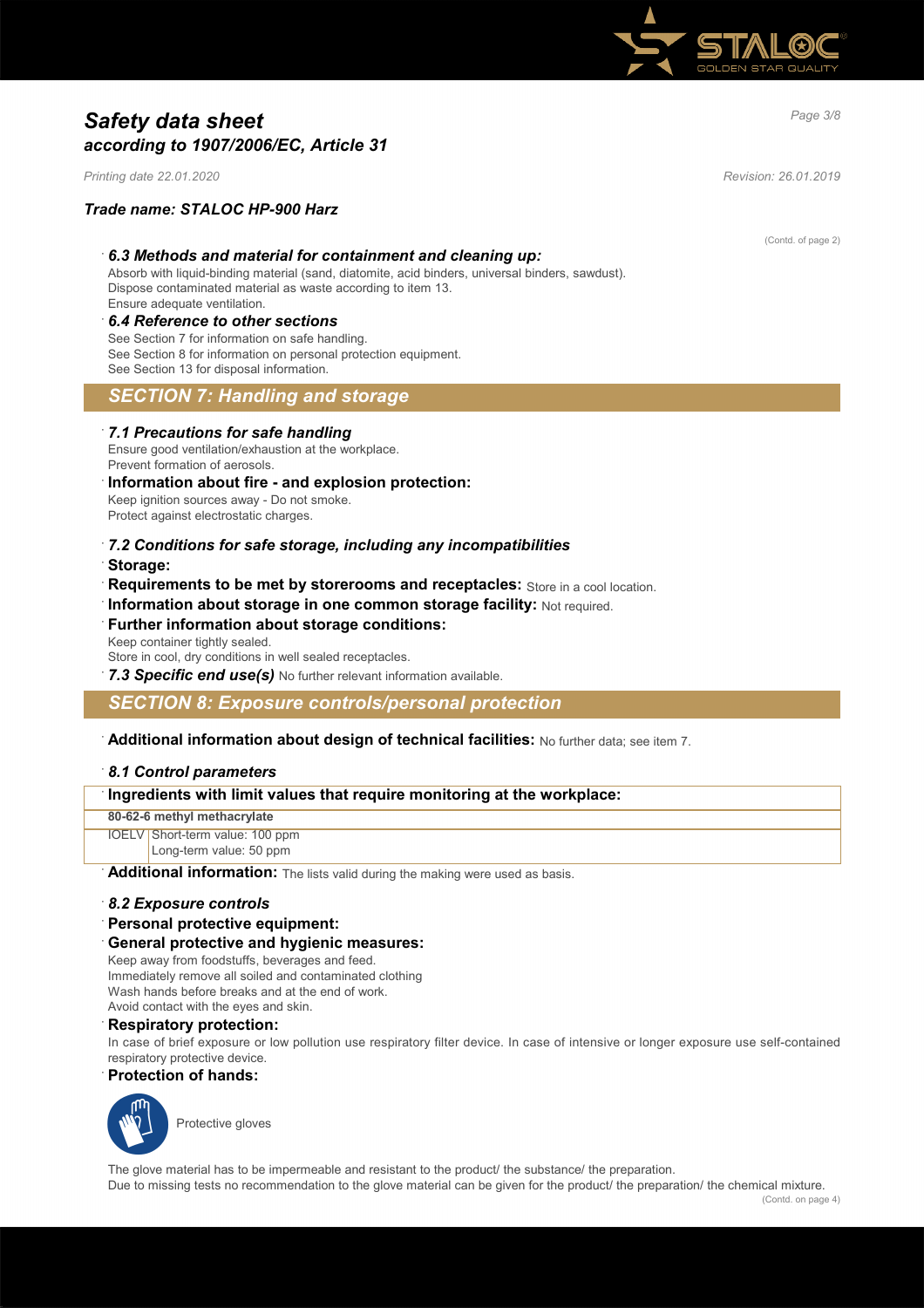

# *Page 4/8 Safety data sheet according to 1907/2006/EC, Article 31*

*Printing date 22.01.2020 Revision: 26.01.2019*

### *Trade name: STALOC HP-900 Harz*

(Contd. of page 3)

Selection of the glove material on consideration of the penetration times, rates of diffusion and the degradation

#### · **Material of gloves**

The selection of the suitable gloves does not only depend on the material, but also on further marks of quality and varies from manufacturer to manufacturer. As the product is a preparation of several substances, the resistance of the glove material can not be calculated in advance and has therefore to be checked prior to the application.

#### **Penetration time of glove material**

The exact break through time has to be found out by the manufacturer of the protective gloves and has to be observed.

· **Eye protection:**



Tightly sealed goggles

# *SECTION 9: Physical and chemical properties*

| 9.1 Information on basic physical and chemical properties |                                                                                                |
|-----------------------------------------------------------|------------------------------------------------------------------------------------------------|
| <b>General Information</b>                                |                                                                                                |
| Appearance:                                               |                                                                                                |
| Form:                                                     | <b>Viscous</b>                                                                                 |
| Colour:                                                   | White                                                                                          |
| Odour:                                                    | Characteristic                                                                                 |
| <b>Odour threshold:</b>                                   | Not determined.                                                                                |
| pH-value:                                                 | Not determined.                                                                                |
| <b>Change in condition</b>                                |                                                                                                |
| <b>Melting point/freezing point:</b>                      | Undetermined.                                                                                  |
| Initial boiling point and boiling range: Undetermined.    |                                                                                                |
| <b>Flash point:</b>                                       | 20 °C                                                                                          |
| Flammability (solid, gas):                                | Not applicable.                                                                                |
| Ignition temperature:                                     | 430 °C                                                                                         |
| <b>Decomposition temperature:</b>                         | Not determined.                                                                                |
| Auto-ignition temperature:                                | Product is not selfigniting.                                                                   |
| <b>Explosive properties:</b>                              | Product is not explosive. However, formation of explosive air/vapour mixtures<br>are possible. |
| <b>Explosion limits:</b>                                  |                                                                                                |
| Lower:                                                    | 2.1 Vol %                                                                                      |
| Upper:                                                    | 12.5 Vol %                                                                                     |
| Vapour pressure at 20 °C:                                 | 47 hPa                                                                                         |
| Density at 20 °C:                                         | $0.98$ g/cm <sup>3</sup>                                                                       |
| <b>Relative density</b>                                   | Not determined.                                                                                |
| <b>Vapour density</b>                                     | Not determined.                                                                                |
| <b>Evaporation rate</b>                                   | Not determined.                                                                                |
| Solubility in / Miscibility with                          |                                                                                                |
| water:                                                    | Not miscible or difficult to mix.                                                              |
| Partition coefficient: n-octanol/water:                   | Not determined.                                                                                |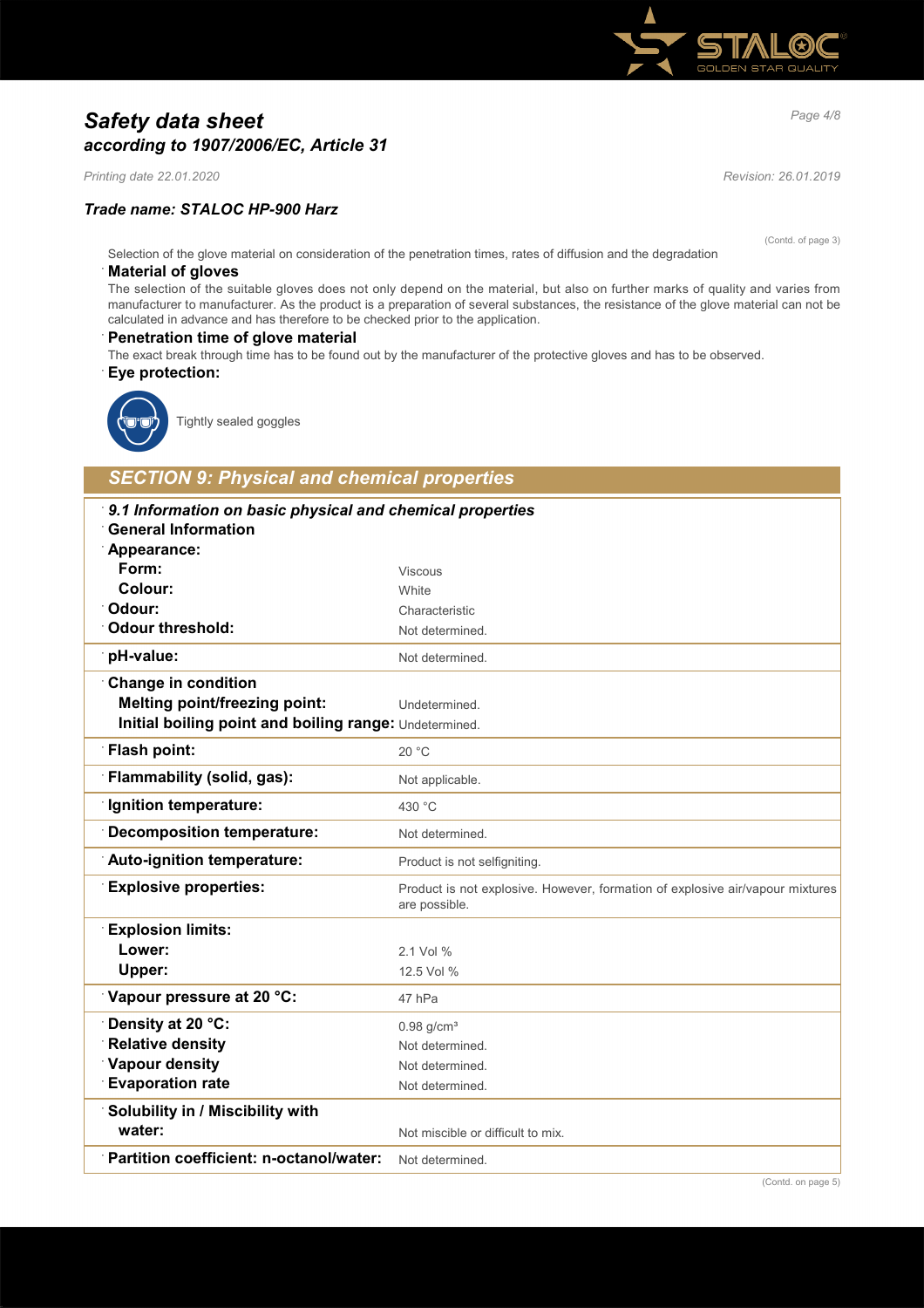

# *Page 5/8 Safety data sheet according to 1907/2006/EC, Article 31*

*Printing date 22.01.2020 Revision: 26.01.2019*

#### *Trade name: STALOC HP-900 Harz*

(Contd. of page 4)

| Viscosity:<br>Dynamic at 20 °C:<br>Kinematic:       | 1,200,000 mPas<br>Not determined                     |
|-----------------------------------------------------|------------------------------------------------------|
| <b>Solvent content:</b><br><b>Organic solvents:</b> | $0.1 \%$                                             |
| Solids content:<br>9.2 Other information            | 64 9 %<br>No further relevant information available. |

# *SECTION 10: Stability and reactivity*

· *10.1 Reactivity* No further relevant information available.

- · *10.2 Chemical stability*
- · **Thermal decomposition / conditions to be avoided:** No decomposition if used according to specifications.
- · *10.3 Possibility of hazardous reactions* No dangerous reactions known.
- · *10.4 Conditions to avoid* No further relevant information available.
- · *10.5 Incompatible materials:* No further relevant information available.
- · *10.6 Hazardous decomposition products:* No dangerous decomposition products known.

## *SECTION 11: Toxicological information*

#### · *11.1 Information on toxicological effects*

· **Acute toxicity** Based on available data, the classification criteria are not met.

#### · **LD/LC50 values relevant for classification:**

**80-62-6 methyl methacrylate**

Oral LD50 7,872 mg/kg (rat)

# · **Primary irritant effect:**

- **Skin corrosion/irritation**
- Causes skin irritation.
- · **Serious eye damage/irritation**

Causes serious eye irritation.

· **Respiratory or skin sensitisation**

May cause an allergic skin reaction.

- · **CMR effects (carcinogenity, mutagenicity and toxicity for reproduction)**
- **Germ cell mutagenicity** Based on available data, the classification criteria are not met.

· **Carcinogenicity** Based on available data, the classification criteria are not met.

- Reproductive toxicity Based on available data, the classification criteria are not met.
- · **STOT-single exposure**
- May cause respiratory irritation.
- **STOT-repeated exposure** Based on available data, the classification criteria are not met.
- Aspiration hazard Based on available data, the classification criteria are not met.

# *SECTION 12: Ecological information*

- · *12.1 Toxicity*
- · **Aquatic toxicity:** No further relevant information available.
- 12.2 Persistence and degradability No further relevant information available.
- · *12.3 Bioaccumulative potential* No further relevant information available.
- · *12.4 Mobility in soil* No further relevant information available.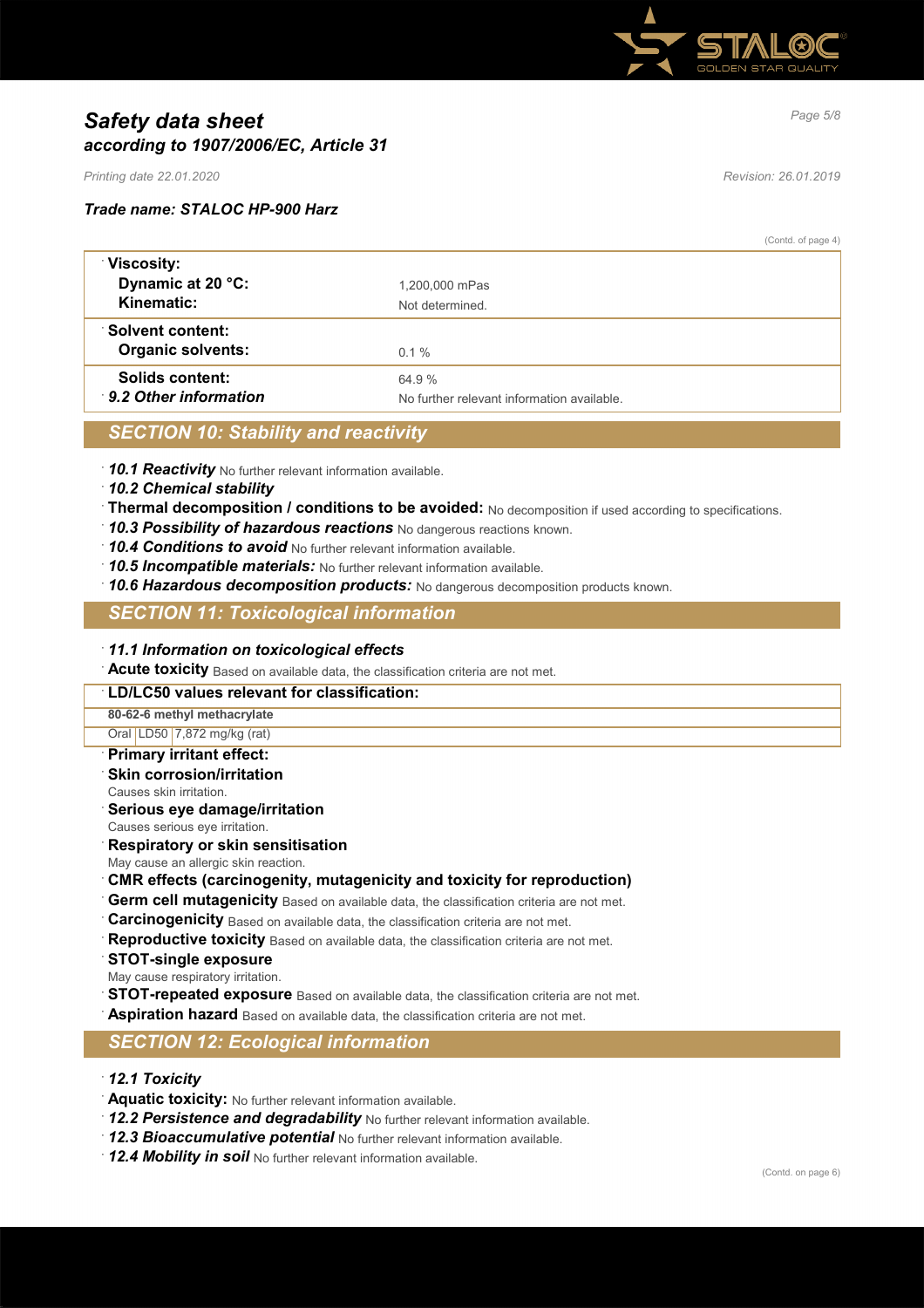

# *Page 6/8 Safety data sheet according to 1907/2006/EC, Article 31*

*Printing date 22.01.2020 Revision: 26.01.2019*

### *Trade name: STALOC HP-900 Harz*

(Contd. of page 5)

# · **Additional ecological information:**

#### · **General notes:**

Water hazard class 1 (German Regulation) (Self-assessment): slightly hazardous for water Do not allow undiluted product or large quantities of it to reach ground water, water course or sewage system.

# · *12.5 Results of PBT and vPvB assessment*

- · **PBT:** Not applicable.
- · **vPvB:** Not applicable.
- · *12.6 Other adverse effects* No further relevant information available.

### *SECTION 13: Disposal considerations*

### · *13.1 Waste treatment methods*

· **Recommendation** Must not be disposed together with household garbage. Do not allow product to reach sewage system.

#### · **Uncleaned packaging:**

**Recommendation:** Disposal must be made according to official regulations.

| <b>SECTION 14: Transport information</b>   |                                                                                                                                                        |
|--------------------------------------------|--------------------------------------------------------------------------------------------------------------------------------------------------------|
| $\cdot$ 14.1 UN-Number<br>ADR, IMDG, IATA  | <b>UN2924</b>                                                                                                                                          |
| 14.2 UN proper shipping name<br><b>ADR</b> | 2924 FLAMMABLE LIQUID, CORROSIVE, N.O.S. (METHYL<br>METHACRYLATE MONOMER, STABILIZED, ETHYLENE GLYCOL                                                  |
| <b>IMDG, IATA</b>                          | METHACRYLATE PHOSPHATE)<br>FLAMMABLE LIQUID, CORROSIVE, N.O.S. (METHYL<br>METHACRYLATE MONOMER, STABILIZED, ETHYLENE GLYCOL<br>METHACRYLATE PHOSPHATE) |
| 14.3 Transport hazard class(es)            |                                                                                                                                                        |
| <b>ADR</b>                                 |                                                                                                                                                        |
|                                            |                                                                                                                                                        |
| <b>Class</b>                               | 3 Flammable liquids.                                                                                                                                   |
| ∴Label                                     | $3 + 8$                                                                                                                                                |
| <b>IMDG</b>                                |                                                                                                                                                        |
|                                            |                                                                                                                                                        |
| <b>Class</b>                               | 3 Flammable liquids.                                                                                                                                   |
| ∴Label                                     | 3/8                                                                                                                                                    |
|                                            | (Contd. on page 7)                                                                                                                                     |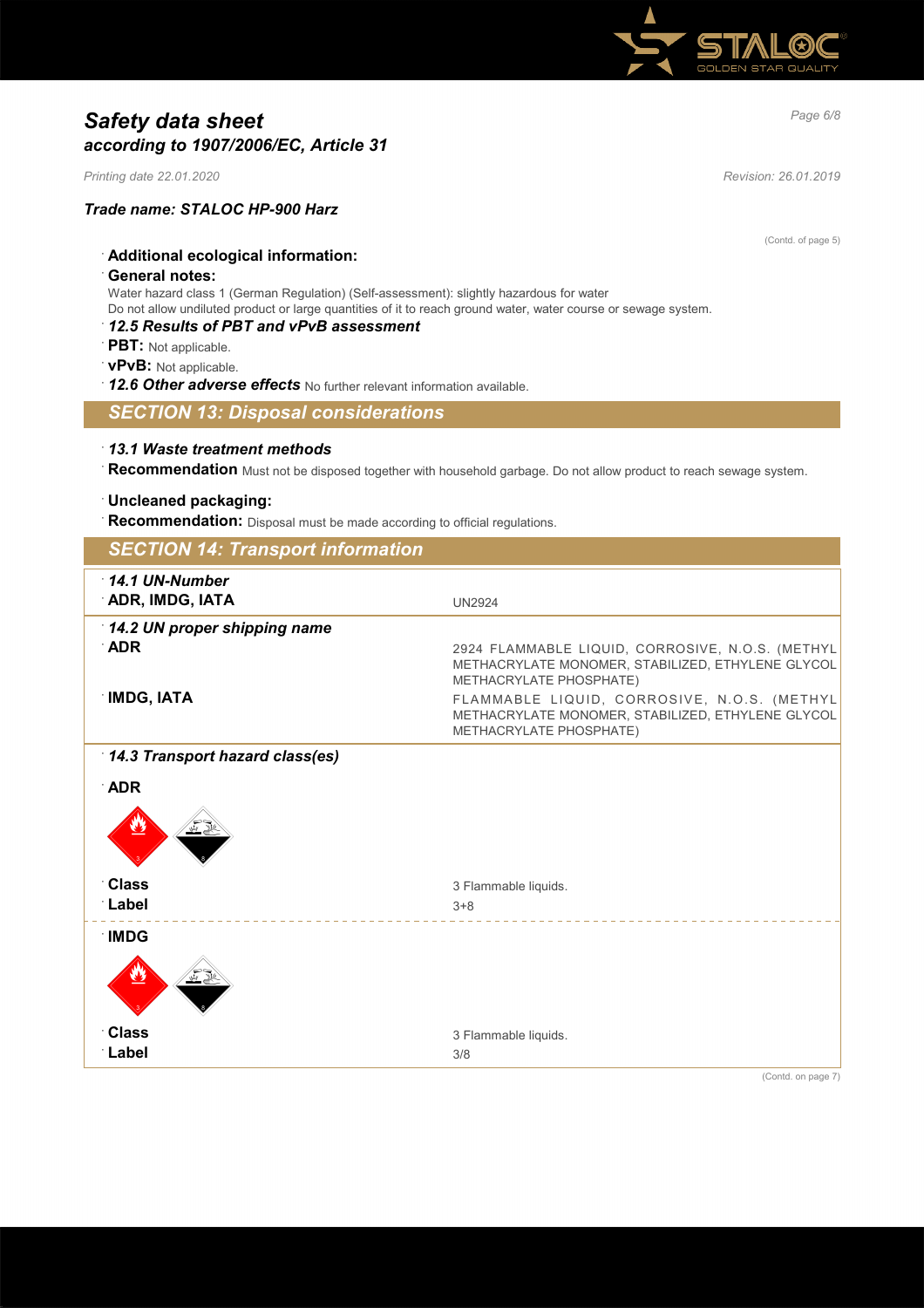

# *Page 7/8 Safety data sheet according to 1907/2006/EC, Article 31*

*Printing date 22.01.2020 Revision: 26.01.2019*

### *Trade name: STALOC HP-900 Harz*

(Contd. of page 6)

| <b>NATA</b>                                     |                                                                                                                                                |
|-------------------------------------------------|------------------------------------------------------------------------------------------------------------------------------------------------|
|                                                 |                                                                                                                                                |
| <b>Class</b>                                    | 3 Flammable liquids.                                                                                                                           |
| <b>∶Label</b>                                   | 3(8)                                                                                                                                           |
| 14.4 Packing group<br><b>ADR, IMDG, IATA</b>    | Ш                                                                                                                                              |
| 14.5 Environmental hazards:                     | Not applicable.                                                                                                                                |
| 14.6 Special precautions for user               | Warning: Flammable liquids.                                                                                                                    |
| Danger code (Kemler):                           | 338                                                                                                                                            |
| <b>EMS Number:</b>                              | $F-E$ , S-C                                                                                                                                    |
| <b>Stowage Category</b>                         | B                                                                                                                                              |
| <b>Stowage Code</b>                             | SW2 Clear of living quarters.                                                                                                                  |
| 14.7 Transport in bulk according to Annex II of |                                                                                                                                                |
| <b>Marpol and the IBC Code</b>                  | Not applicable.                                                                                                                                |
| Transport/Additional information:               |                                                                                                                                                |
| $\Delta$ DR                                     |                                                                                                                                                |
| Limited quantities (LQ)                         | 1L                                                                                                                                             |
| <b>Excepted quantities (EQ)</b>                 | Code: E2                                                                                                                                       |
|                                                 | Maximum net quantity per inner packaging: 30 ml<br>Maximum net quantity per outer packaging: 500 ml                                            |
| <b>Transport category</b>                       | $\overline{2}$                                                                                                                                 |
| $\lceil$ Tunnel restriction code                | D/E                                                                                                                                            |
| ∴IMDG                                           |                                                                                                                                                |
| Limited quantities (LQ)                         | 11                                                                                                                                             |
| <b>Excepted quantities (EQ)</b>                 | Code: E2                                                                                                                                       |
|                                                 | Maximum net quantity per inner packaging: 30 ml                                                                                                |
|                                                 | Maximum net quantity per outer packaging: 500 ml                                                                                               |
|                                                 |                                                                                                                                                |
| <b>UN "Model Regulation":</b>                   | UN 2924 FLAMMABLE LIQUID, CORROSIVE, N.O.S. (METHYL<br>METHACRYLATE MONOMER, STABILIZED, ETHYLENE GLYCOL<br>METHACRYLATE PHOSPHATE), 3 (8), II |

# *SECTION 15: Regulatory information*

· *15.1 Safety, health and environmental regulations/legislation specific for the substance or mixture*

· **Directive 2012/18/EU**

· **Named dangerous substances - ANNEX I** None of the ingredients is listed.

**Seveso category** P5c FLAMMABLE LIQUIDS

· **Qualifying quantity (tonnes) for the application of lower-tier requirements** 5,000 t

- · **Qualifying quantity (tonnes) for the application of upper-tier requirements** 50,000 t
- · **REGULATION (EC) No 1907/2006 ANNEX XVII** Conditions of restriction: 3

· *15.2 Chemical safety assessment:* A Chemical Safety Assessment has not been carried out.